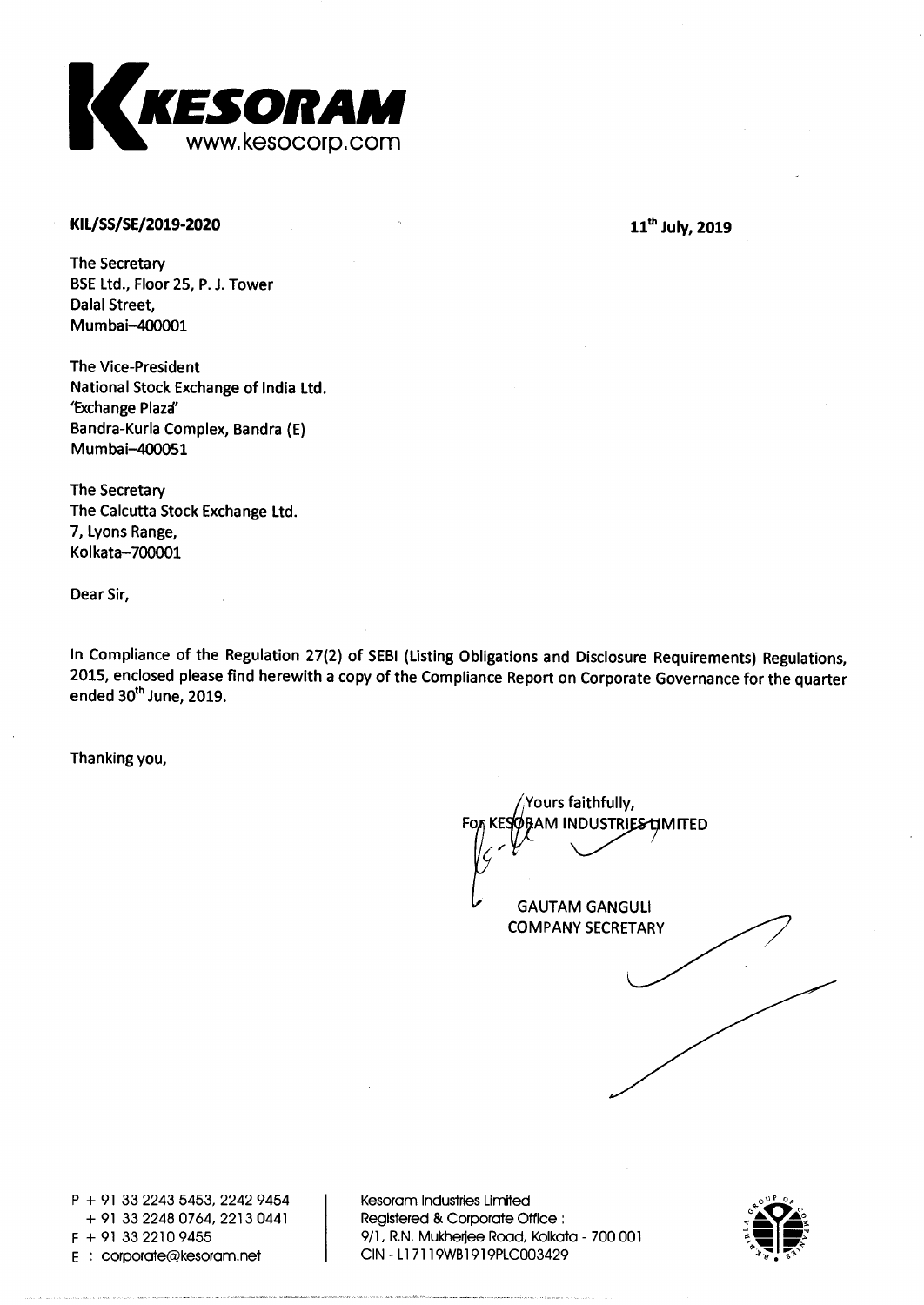

**1. Name of Listed Entity KESORAM INDUSTRIES LIMITED** 

**2. Quarter ended JUNE, 2019** 

|                                 | I. Composition of Board of Directors |                                    |                                                                                                        |                                                             |                          |                                                                                                                                            |                                                                                                                                                                       |                                                                                                                                                                                                           |
|---------------------------------|--------------------------------------|------------------------------------|--------------------------------------------------------------------------------------------------------|-------------------------------------------------------------|--------------------------|--------------------------------------------------------------------------------------------------------------------------------------------|-----------------------------------------------------------------------------------------------------------------------------------------------------------------------|-----------------------------------------------------------------------------------------------------------------------------------------------------------------------------------------------------------|
| <b>Title</b><br>(Mr. $/$<br>Ms. | Name of the Director                 | PAN <sup>\$</sup> & DIN            | Category<br>(Chairperson/Exe<br>cutive/Non-<br>Executive/<br>Independent/<br>Nominee) <sup>&amp;</sup> | Date of<br>Appointment in<br>the current<br>term /cessation | Tenure*                  | No of<br>Directorship in<br>listed entities<br>including this<br>listed entity<br>(Refer<br>Regulation<br>25(1) of Listing<br>Regulations) | Number of<br>memberships in<br>Audit/<br>Stakeholder<br>Committee(s)<br>including this<br>listed entity<br>(Refer<br>Regulation<br>$26(1)$ of Listing<br>Regulations) | No of post of<br>Chairperson in<br><b>Audit/</b><br>Stakeholder<br>Committee<br>held in listed<br>entities<br>including this<br>listed entity<br>(Refer<br>Regulation<br>26(1) of Listing<br>Regulations) |
| Mr.                             | Basant Kumar Birla***                | DIN-00055856<br>PAN-AEKPB3110L     | Chairman / Non-<br>Executive / Non<br>Independent                                                      | 13.07.2018                                                  |                          | $4$ .                                                                                                                                      | None                                                                                                                                                                  | None                                                                                                                                                                                                      |
| Mrs.                            | Manjushree Khaitan                   | DIN-00055898<br>PAN-AGFPK0198L     | Vice- Chairperson<br>/Executive                                                                        | 29.06.2017                                                  |                          | 1                                                                                                                                          | None                                                                                                                                                                  | <b>None</b>                                                                                                                                                                                               |
| Mr.                             | Amitabha Jugalkishore<br>Ghosh       | DIN-00055962<br>PAN-AAFPG7411C     | Independent/<br>Non-Executive                                                                          | 08.07.2014                                                  | 59 months<br>and 25 days | $\overline{2}$                                                                                                                             | 1                                                                                                                                                                     | $\blacktriangleleft$                                                                                                                                                                                      |
| Mr.                             | Kashi Prasad Khandelwal              | DIN-00748523<br>PAN-AETPK9443E     | Independent/<br>Non-Executive                                                                          | 08.07.2014                                                  | 59 months<br>and 25 days | 3                                                                                                                                          | 4                                                                                                                                                                     | <b>None</b>                                                                                                                                                                                               |
| Mr.                             | Sudip Banerjee                       | DIN-05245757<br>PAN-<br>AANPB2951Q | Independent/<br>Non-Executive                                                                          | 08.07.2014                                                  | 59 months<br>and 25 days | 4                                                                                                                                          | 3                                                                                                                                                                     | None                                                                                                                                                                                                      |
| Mr.                             | Lee Seow Chuan                       | DIN-02696217<br>PAN-N.A.           | Independent/<br>Non-Executive                                                                          | 12.12.2015                                                  | 42 months 21<br>days     | $\mathbf{1}$                                                                                                                               | $\ddot{\phantom{1}}$                                                                                                                                                  | None                                                                                                                                                                                                      |
| Ms.                             | Jikyeong Kang                        | DIN-08045661<br>PAN-N.A.           | Independent/<br>Non-Executive                                                                          | 10.01.2018                                                  | 17 months 21<br>days     | 1                                                                                                                                          | 1                                                                                                                                                                     | None                                                                                                                                                                                                      |
| Mr.                             | Siddhartha Mohanty                   | DIN-08058830<br>PAN-<br>ACOPM1296R | Non Executive/<br>Nominee                                                                              | 10.02.2018                                                  |                          | $\ddagger$                                                                                                                                 | 1                                                                                                                                                                     | <b>None</b>                                                                                                                                                                                               |
| Mr.                             | <b>CHANDER KUMAR JAIN</b>            | DIN-08125968<br>PAN-ABVPJ5759K     | <b>Executive /Whole</b><br>time Director                                                               | 04.05.2018                                                  |                          | 1                                                                                                                                          | $\ddagger$                                                                                                                                                            | <b>None</b>                                                                                                                                                                                               |

\$ PAN number of any director would not be displayed on the website of Stock Exchange

& Category of directors means Executive/Non-executive/Independent/Nominee. if a Director fits into more than one category write all categories separating them with hyphe Fito be filled only for Independent Director. Tenure would mean total period from which Independent Director's serving on Board of Directors of the listed entity in continuity without any cooling off period.

'• For the purpose of clarity, a Director counted as Chairman/Chairperson of a Committee has not been again counted as a Member of the Committee in which he/she is a counted Chairman/Chairperson.

\*\*\* Deceased on 03/07/2019.

**P +** 91 33 2243 5453, 2242 9454 + 91 33 2248 0764, 2213 0441 F + 91 33 2210 9455 E corporate@kesoram.net

Kesoram Industries Limited Registered & Corporate Office 9/1 R.N. Mukherjee Road, Kolkata - 700 001 CIN - 117119WB1919PLC003429

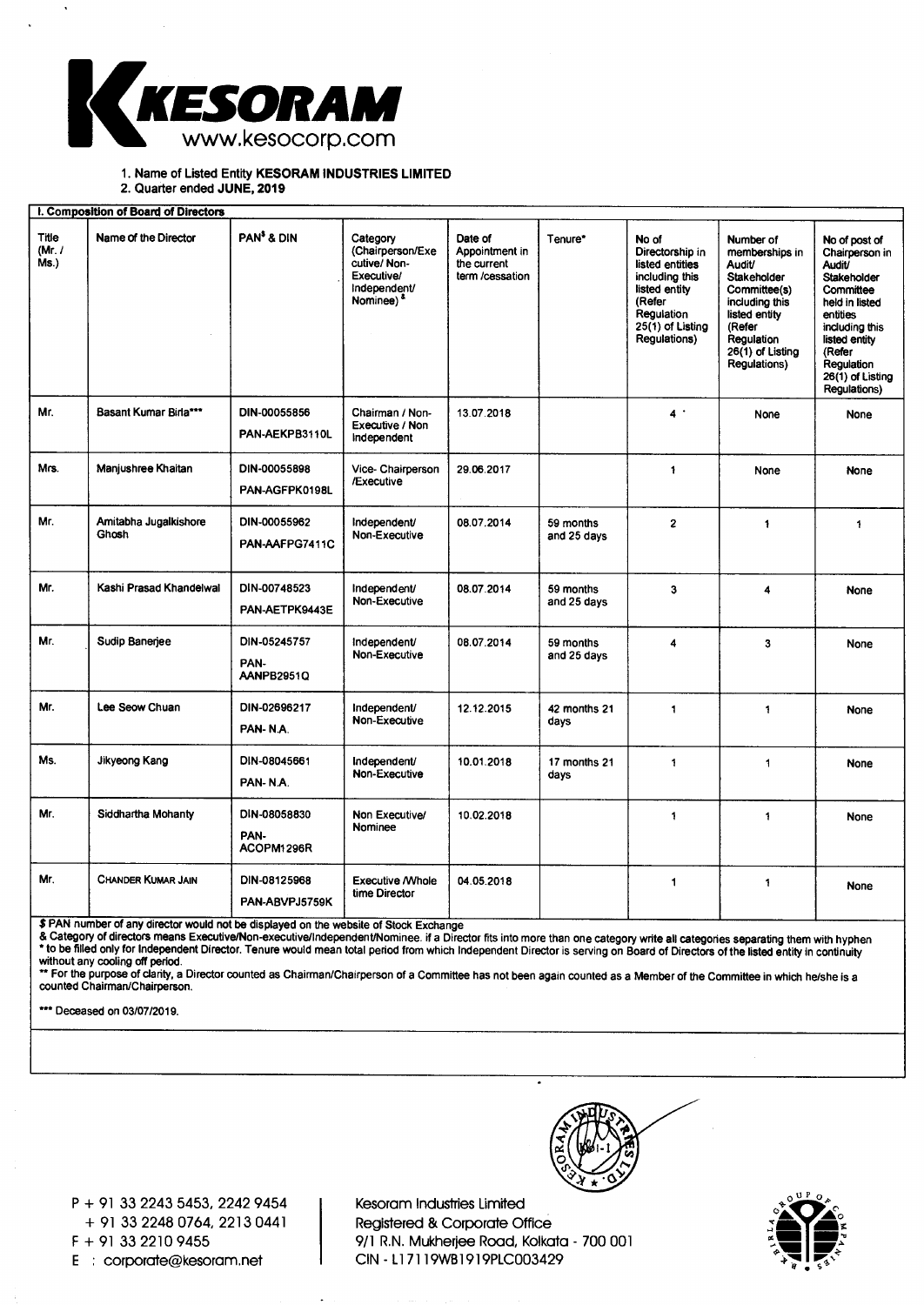

**II. Composition of Committees** 

| <b>Name of Committee</b>                                                                                                                                                     | Name of Committee members                              |                                                                                                 |          | Category (Chairperson/Executive/Non-<br>Executive/independent/Nominee) \$ |                                                                          |  |  |  |
|------------------------------------------------------------------------------------------------------------------------------------------------------------------------------|--------------------------------------------------------|-------------------------------------------------------------------------------------------------|----------|---------------------------------------------------------------------------|--------------------------------------------------------------------------|--|--|--|
| 1. Audit Committee                                                                                                                                                           | Amitabha Jugalkishore Ghosh                            |                                                                                                 |          | Chairperson of Committee / Independent/ Non-Executive                     |                                                                          |  |  |  |
|                                                                                                                                                                              | Kashi Prasad Khandelwal                                |                                                                                                 |          | Independent/ Non-Executive                                                |                                                                          |  |  |  |
|                                                                                                                                                                              |                                                        | Lee Seow Chuan                                                                                  |          |                                                                           | Independent/ Non-Executive                                               |  |  |  |
|                                                                                                                                                                              |                                                        | Sudip Banerjee                                                                                  |          |                                                                           | Independent/ Non-Executive                                               |  |  |  |
|                                                                                                                                                                              | Jikyeong Kang                                          |                                                                                                 |          | Independent/ Non-Executive                                                |                                                                          |  |  |  |
|                                                                                                                                                                              | Siddhartha Mohanty                                     |                                                                                                 |          | Non-Executive/Nominee                                                     |                                                                          |  |  |  |
| 2. Nomination & Remuneration Committee                                                                                                                                       | Amitabha Jugalkishore Ghosh                            |                                                                                                 |          | Chairperson of Committee / Independent/ Non-Executive                     |                                                                          |  |  |  |
|                                                                                                                                                                              | Kashi Prasad Khandelwal                                |                                                                                                 |          | Independent/ Non-Executive                                                |                                                                          |  |  |  |
|                                                                                                                                                                              | Lee Seow Chuan                                         |                                                                                                 |          | Independent/ Non-Executive                                                |                                                                          |  |  |  |
| 3. Risk Management Committee (if applicable)                                                                                                                                 |                                                        | N.A.                                                                                            |          | N.A.                                                                      |                                                                          |  |  |  |
| 4. Stakeholders Relationship Committee                                                                                                                                       |                                                        | Kashi Prasad Khandelwal                                                                         |          |                                                                           | Chairperson of Committee /Independent/ Non-Executive                     |  |  |  |
|                                                                                                                                                                              | Sudip Banerjee                                         |                                                                                                 |          | Independent/ Non-Executive                                                |                                                                          |  |  |  |
|                                                                                                                                                                              |                                                        | Chander Kumar Jain                                                                              |          |                                                                           | <b>Executive/Whole Time Director</b>                                     |  |  |  |
|                                                                                                                                                                              |                                                        |                                                                                                 |          |                                                                           |                                                                          |  |  |  |
| \$ Category of directors means Executive/Non-executive/Independent/Nominee. if a Director fits into more than one category write all categories separating them with hyphen. |                                                        |                                                                                                 |          |                                                                           |                                                                          |  |  |  |
| III. Meeting of Board of Directors                                                                                                                                           |                                                        |                                                                                                 |          |                                                                           |                                                                          |  |  |  |
| Date(s) of Meeting (if any) in the previous quarter                                                                                                                          | Date(s) of Meeting (if any) in the relevant<br>quarter |                                                                                                 | of days) | Maximum gap between any two consecutive meetings (in number               |                                                                          |  |  |  |
| 12.02.2019                                                                                                                                                                   |                                                        | 15.05.2019                                                                                      |          |                                                                           | 91 days (excluding both the days)                                        |  |  |  |
| IV. Meeting of Committees                                                                                                                                                    |                                                        |                                                                                                 |          |                                                                           |                                                                          |  |  |  |
| Date(s) of meeting of the committee in the<br>relevant quarter<br>met (details)                                                                                              |                                                        | Whether requirement of Quorum<br>Date(s) of meeting of the<br>committee in the previous quarter |          |                                                                           | Maximum gap between any two consecutive<br>meetings (in number of days)* |  |  |  |
| <b>Audit Committee</b>                                                                                                                                                       |                                                        |                                                                                                 |          |                                                                           |                                                                          |  |  |  |
| 15.05.2019<br>Yes                                                                                                                                                            |                                                        | 12.02.2019                                                                                      |          |                                                                           | 91 days (excluding both the days)                                        |  |  |  |
| * This information has to be mandatorily be given for audit committee, for rest of the committees giving this information is optional                                        |                                                        |                                                                                                 |          |                                                                           |                                                                          |  |  |  |
|                                                                                                                                                                              |                                                        |                                                                                                 |          |                                                                           |                                                                          |  |  |  |
|                                                                                                                                                                              |                                                        |                                                                                                 |          |                                                                           |                                                                          |  |  |  |
|                                                                                                                                                                              |                                                        |                                                                                                 |          |                                                                           |                                                                          |  |  |  |
|                                                                                                                                                                              |                                                        |                                                                                                 |          |                                                                           |                                                                          |  |  |  |



P + 91 33 2243 5453, 2242 9454 + 91 33 2248 0764, 2213 0441 F + 91 33 2210 9455 E : corporate@kesoram.net

Kesoram Industries Limited Registered & Corporate Office 9/1 R.N. Mukherjee Road, Kolkata - 700 001 CIN - L17119WB1919PLC003429